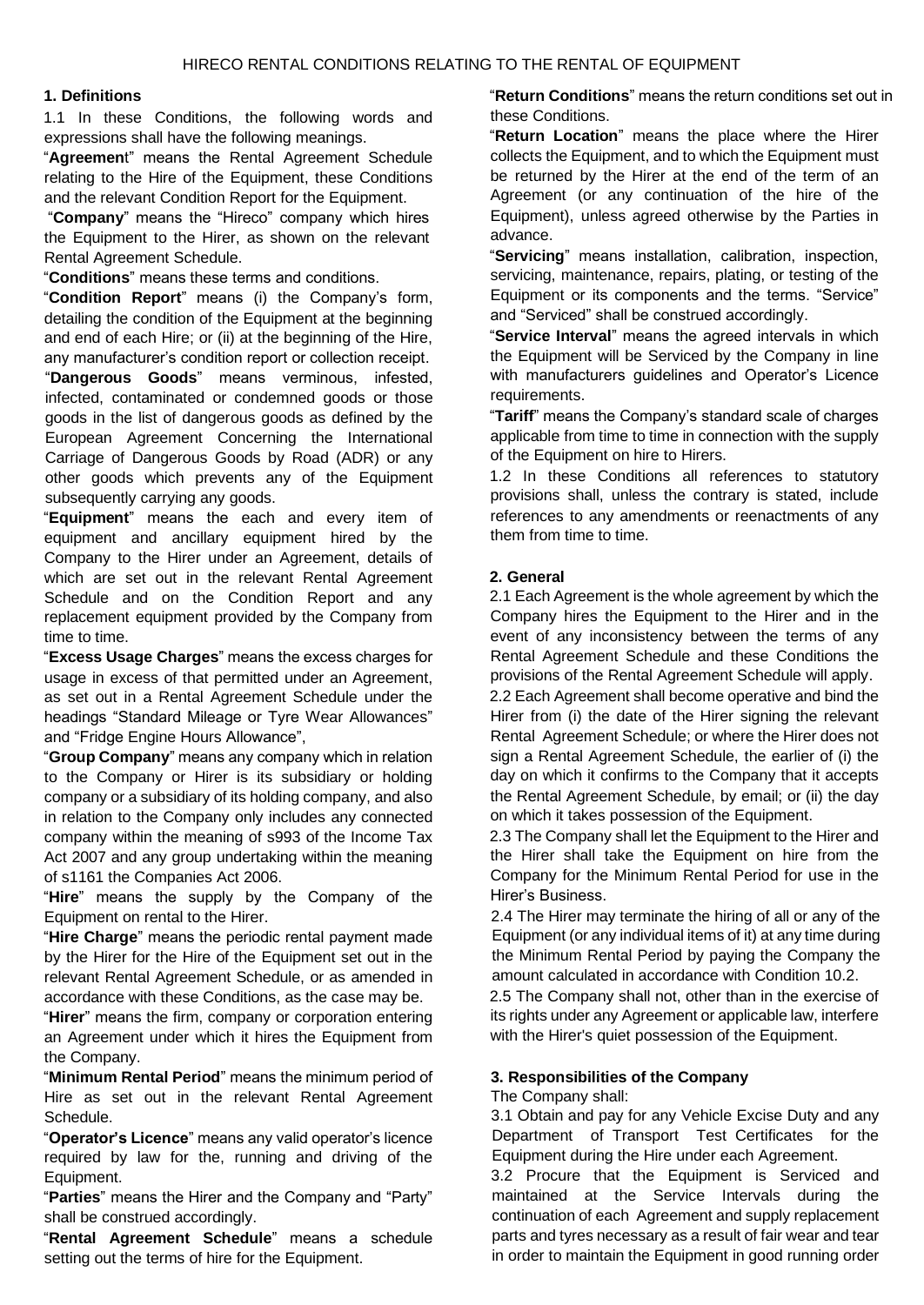(unless it has been specified in the relevant Rental Agreement Schedule that the Company is not responsible for tyres).

3.3 Fit and maintain on each item of Equipment, as applicable, a distance recorder which shall form the basis upon which any mileage charge is calculated.

3.4 Procure that the Equipment complies with legislation concerning the use for which it was designed which is applicable at the start of each Agreement.

3.5 Upon request on reasonable notice by the Hirer, at the Company's sole discretion, supply replacement Equipment whilst any original Equipment is unavailable.

3.6 At its sole discretion, if any of the Equipment becomes, in the opinion of the Company, unserviceable because of defect or mechanical malfunction, or if the Company considers (acting reasonably) that the replacement of Equipment will be mutually beneficial to it and the Hirer, supply replacement Equipment (which the Hirer shall accept).

3.7 Be entitled to assign at any time all or part of the benefits and rights in any Agreement to any person without prior notice to the Hirer.

## **4. Responsibilities of the**

#### **Hirer**

4.1 The Hirer confirms to the Company that each employee or representative of the Hirer who attends the Company's premises to collect Equipment and sign Condition Reports for the Hirer, from time to time, is duly authorised by the Hirer to do so.

4.2 Prior to taking possession of the Equipment, the Hirer must inspect the Equipment and bring to the Company's attention any defects, damage or mechanical malfunction which must be noted on the Condition Report. The Hirer or their representative will sign the Condition Report when taking possession of the relevant Equipment.

4.3 At the end of the term of each Agreement, the Hirer must return the Equipment to the Company at the Return Location, and such Equipment must be in good and proper condition and in accordance with the Return Conditions.

4.4 At the time of return of the Equipment the Hirer or its representative must sign the relevant Condition Report and agree on it any defects, damage or mechanical malfunction of any of the Equipment which means such Equipment is not in accordance with the Return Conditions. The Hirer will pay such excess and other return condition charges as are calculated at that time. Where a Company representative is unavailable to countersign any Condition Report, liability for the condition of the Equipment will remain with the Hirer until such time an inspection can be made.

4.5 At all times when any of the Equipment is hired to the Hirer, in relation to each item of Equipment, the Hirer shall, as applicable:

4.5.1 Ensure that all lubricants, fluids and coolants are kept to the manufacturer's specified levels and that all tyre pressures are maintained in accordance with the manufacturer's recommendations.

4.5.2 Ensure that the Equipment is returned at the direction of the Company for Servicing within three days of the Company requesting its return (or the request and at the direction of the rental company if the provisions of Condition 9 apply to the Equipment); and to allow the Company to enter its premises to inspect the Equipment at any time in normal working hours.

4.5.3 Not cause, permit or undertake neither any repairs to the Equipment without the prior express permission in writing of the Company. Upon any permitted repairs being completed, the Hirer shall provide the Company with written details of such repairs. If any repairs are required, the Hirer must not use the Equipment until it has been properly and fully repaired.

4.5.4 Not cause, permit or suffer the removal of or tampering with any plates, marking, paintwork or bodywork or sign writing upon the Equipment.

4.5.5 Ensure that the usage of the Equipment does not exceed the allowances set out in the Rental Agreement Schedule and in the event that any limit is exceeded, pay the Company the applicable Excess Usage Charges. If the Equipment is fitted with premium brand tyres, and, on return to the Company, budget brand tyres are fitted, the Excess Usage Charges will be calculated as follows (i) Excess Usage Charges on the budget brand tyre rate in respect of the mileage in excess of the Standard Allowances (as set out in the relevant Rental Agreement Schedule); and (ii) Excess Usage Charges on the premium brand tyre rate in respect of the tyre tread depth recorded on the relevant Condition Report.

4.5.6 Provide proper and secure parking for the Equipment at all times and ensure that when the Equipment is left unattended that the keys are removed, all doors, windows and other openings are securely locked and that any security devices activated.

4.5.7 Be responsible for all costs incidental to the use of the Equipment including bridge, ferry, congestion charges, parking fines or road tolls, or similar charges and, if applicable, reimburse the amount of any such charges to the Company that may be paid by the Company and further pay to the Company such reasonable administration charge as is set out in the Tariff applicable at the time the Company requests reimbursement.

4.5.8 Not load or cause the Equipment to be loaded with Dangerous Goods without the written previous consent of the Company.

4.5.9 Not to load or cause the Equipment to be loaded in contravention or in excess of the maximum carrying capacity for which the Equipment was built or imposed by law.

4.5.10 Not take or allow the Equipment to be taken out of the United Kingdom except with the prior written consent of and prior payment of the relevant administration and other charges to the Company. Consent shall be subject to satisfactory evidence that a fully comprehensive policy of insurance exists in respect of the Equipment. Otherwise the Hirer is liable for all costs while the Equipment is outside the United Kingdom.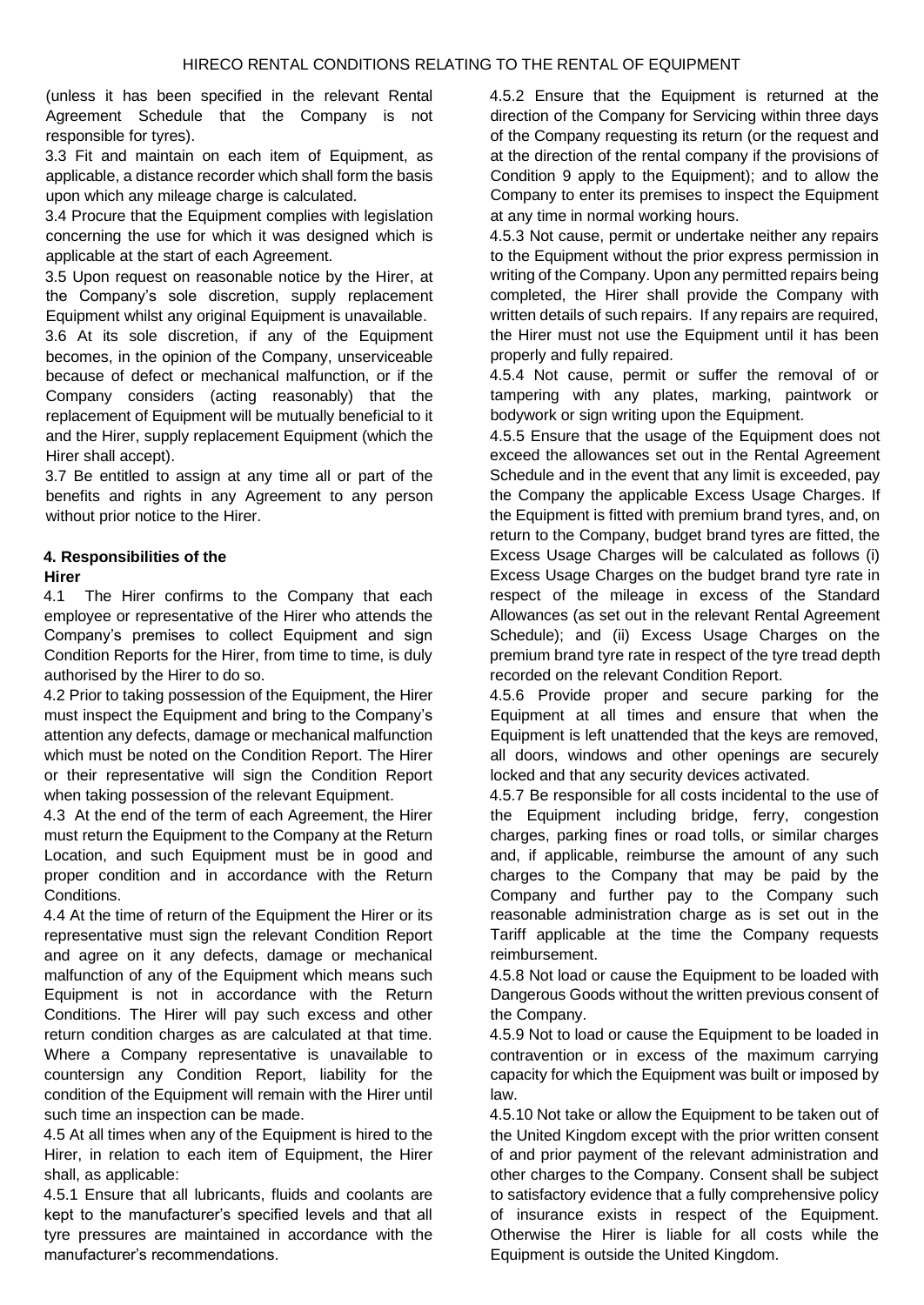4.5.11 Not use, permit or cause the Equipment to be used for any illegal purpose (including, without limitation, in violation of the Immigration and Asylum Act 1999), racing, pace making, contest, driving tuition or the carriage of passengers for hire and reward unless suitably constructed.

4.5.12 Notify the Company as soon as possible of any accident, breakdown, damage, defect, mechanical malfunction or loss of the Equipment giving full details. Notification to the Company of any major damage should be in writing. The Company reserves the right to charge for costs incurred should the Hirer contravene this Condition.

4.5.13 Be responsible for:

4.5.13.1 keeping the Equipment in good repair and condition, fair wear and tear excepted, and

4.5.13.2 the cost of all and any damage to the Equipment, and

4.5.13.3 the cost of all repairs, rectification or supply of replacement parts or tyres resulting from the Hirer's failure to comply with Condition 4.4. The Hirer will continue to pay the Hire Charge whilst the Equipment is undergoing such repairs and/or awaiting such replacement parts. The Company's technical department or a recognised industry body shall decide as to whether or not the need for repair or replacement parts or tyres has arisen from misuse by the Hirer.

4.5.14 Keep the Company informed of any prosecution, inquest, accident or enquiry and promptly copy to the Company all associated communications relating to the Equipment or any Agreement.

4.5.15 Not make or give any admission of liability or indemnity in respect of any accident, prosecution, inquest or incident as shall entitle the insurers of the Equipment to repudiate the claim wholly or partly.

4.5.16 Promptly give all such information and assistance as may be required by the insurers or the Company as a result of any such prosecution, inquest, accident or enquiry.

4.5.17 Not assign the whole or any part of any Agreement, nor offer for sale or sell, mortgage or pledge the Equipment, nor allow it to become subject to any lien, distress, execution, seizure, or legal process.

4.5.18 Immediately notify the Company if the Equipment is seized by any third party and immediately inform in writing and orally the party seizing the Equipment that it is owned by the Company.

4.5.19 Hold a valid Operator's Licence, where required by law. Should the Equipment be detained by the vehicle Inspectorate for illegal use against Operator Licencing requirements, the Hirer shall be responsible for any costs and expenses incurred in restoring the Equipment to the Company and will continue to pay the Hire Charge for the Equipment until it is returned to the Company.

4.5.20 Carry out the daily safety checks on the Equipment in line with legislation and with the requirements of the Operator's Licence.

4.6 The Hirer shall be entitled to allow third party companies to use Equipment hired to it under an Agreement provided that it makes each such company aware of these Conditions and that the Hirer remains fully responsible for its obligations to the Company under that Agreement.

### **5. Payments**

5.1 The Hirer shall pay all Hire Charges, Excess Usage Charges, delivery charges, collection charges and other sums attributable to the hiring of the Equipment under each Agreement at the rate(s) set out in the relevant Rental Agreement Schedule (or determined in accordance with it). All payments shall be made without any reduction, deduction, set off or counterclaim, within 30 days of invoice date by direct debit or bank automated transfer. It is an essential term of each Agreement that the Hirer pays all sums on the due date for payment.

5.2 The Hirer shall pay damages under Condition 11 below as a result of any failure by it to comply with requirement to return Vehicles in good and proper condition and in accordance with the Return Conditions.

5.3 At the end of the Minimum Rental Period the Hirer may continue to hire the Equipment. If the Hirer retains the Equipment after the expiry of the Minimum Rental Period the Hire Charges will be the same as those payable in the Minimum Rental Period plus any increase which the Company may apply (any such increase being by a maximum of the total amount of the monthly changes in the RPI recorded over the Minimum Rental Period).

5.4 The Company shall be entitled to charge interest at 3% above Bank of England base lending rate from time to time on all sums overdue from the date payment is due until payment is actually made on a daily basis both before and after judgment provided that this right shall not prejudice any other right or remedy in respect of such sum

5.5 The Hirer agrees that the Hire Charges have been calculated on the assumption that the bases and rates of Bank of England Base Rate, permitted Capital Allowance and VAT allowed or in force at the date of an Agreement will remain unchanged. If, after the commencement of the Minimum Rental Period there are any changes in the bases of rates of Bank of England Base Rate, permitted Capital Allowances or VAT, then the Hire Charges payable by the Hirer shall be increased as appropriate (or an additional payment of rental or rebate of rental as appropriate shall be made) so as to place the Company in the financial position (as regards the relevant Agreement) which would have been obtained had not such changes occurred. The Company's certificate of the amount of the increased Hire Charges or lump sum (as the case may be) shall be final and binding upon the Hirer and such Hire Charges or lump sum remain payable notwithstanding the termination of the relevant Agreement, for whatever reason.

5.6 The Hirer will pay VAT on all sums due under each Agreement at the rate prevailing on the due date for payment.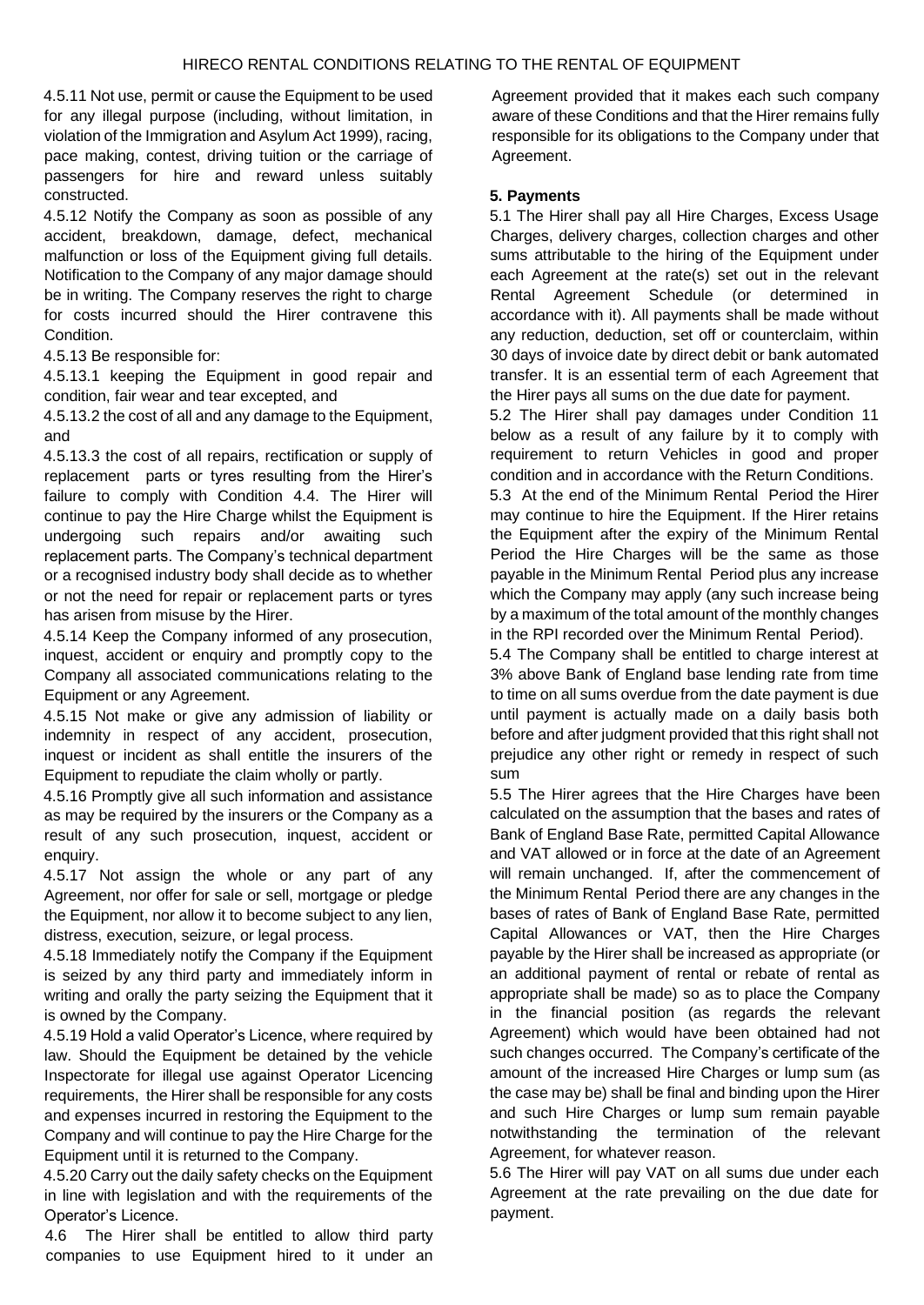#### **6. Insurance**

6.1 The Hirer shall effect and at all times keep in effect and at all times comply with the terms of a fully comprehensive policy of insurance with a reputable insurance company for the full replacement value of the Equipment and shall inform the insurer of the Company's interest in the Equipment. The Hirer shall upon demand produce evidence of such insurance to the Company including the insurance certificate itself.

6.2 If at any time whilst the Hirer has possession or control of the Equipment in accordance with any Agreement, all or any of the Equipment is or becomes a total loss for insurance purposes the Hirer shall pay, or cause to be paid, to the Company all the insurance proceeds in respect of such Equipment. If the insurance proceeds are less than the replacement value in respect of such Equipment the Hirer shall pay the amount of any shortfall on demand by the Company. The Hirer will (i) continue to pay the Hire Charge in respect of the Equipment until the insurance proceeds are received by the Company; and (ii) pay the Hire Charge that would have been paid in the remainder of the Minimum Rental Period of the relevant Agreement but for the total loss, such future Hire Charges being discounted for early receipt.

## **7. Hirer's Indemnities**

The Hirer shall indemnify and keep the Company indemnified in full against all and any cost, loss, liability, damage, injury, demand, penalty, claim, action, judgment, proceeding or expense including legal costs (on a full indemnity basis) and including without limitation, loss of profit and all outstanding financial commitments due by the Company in respect of the Equipment that the Company shall suffer or incur as a consequence of:

7.1 Any direct or indirect breach or default by or negligent performance or failure by the Hirer of its responsibilities or obligations under any Agreement, or

7.2 The Hirer failing to possess the authority of all persons owning or having an interest in the goods loaded in or upon the Equipment at any time whilst the Equipment is hired to the Hirer, or

7.3 The presence or use of the Equipment, or

7.4 Any offences which may be committed by the Hirer, its servants or agents relating to the use or possession of the Equipment by the Hirer including, without limitation, offenses relating to lighting, parking, speeding, weight limits and weight restrictions.

7.5 The Hirer, its servants or agent failing to possess any necessary permits, authorisations and licences in respect of the use or possession of the Equipment by the Hirer.

7.6 The Equipment being lost, seized, confiscated, destroyed, damaged beyond economical repair or stolen.

## **8. Company's**

### **Indemnity**

8.1 The Company shall indemnify the Hirer against any cost, loss, liability, damage, penalty, proceeding or expense that the Hirer shall incur and pay directly as a result of the Company's proven negligence up to a maximum amount equal to the Hire Charge paid by the Hirer in the term of an Agreement.

8.2 Nothing contained in any Agreement shall exclude or limit the liability of the Company for death or personal injury caused by its negligence.

## **9. Equipment from other rental companies**

9.1 The Company may supply equipment provided by other rental companies as Equipment under any Agreement.

9.2 The rental companies shall not have a liability to the Hirer any greater than that of the Company in respect of such Equipment.

9.3 The Hirer shall make the Equipment available to the rental company or its authorised agents for Servicing as required by the Company.

9.4 The Company shall not have any liability if the Hirer declines equipment supplied by another rental company. 9.5 The Hirer shall not make any claim against any such servant agent or sub-contractor in addition to or in excess of the exclusions and limitations of liability set out in these Conditions.

## **10. Termination**

10.1 The Company shall be entitled to terminate any and all Agreements and/or the hiring of any or all of the Equipment under any or all Agreements;

10.1.1 Immediately:

10.1.1.1 If any Hire Charge or other sums due under an Agreement are not paid by the Hirer on the due date; or 10.1.1.2 If the Hirer has committed any other breach of its obligations under any Agreement; or

10.1.1.3 If any other agreement between the Company (or any Company Group Company) and the Hirer (or any Hirer Group Company) becomes terminable at the instance of the Company or Company Group Company (as the case may be) for any reason; or

10.1.2 upon 14 days' written notice in any other circumstances.

10.2 Upon an Agreement or the Hire of the Equipment being terminated the Hirer shall immediately pay (i) any Hire Charge, Excess Usage Charges and other sums that are due and unpaid at the date of termination; and (ii) the Hire Charge that would have been paid in the remainder of the Minimum Rental Period of the relevant Agreement but for the early termination, such future Hire Charges being discounted for early receipt. The Hirer shall not be entitled to possession or use of the Equipment and shall immediately deliver it to such location in the United Kingdom as the Company may require at the Hirer's expense.

10.3 In the event of a termination of a Hire by the Hirer under Condition 2.4 in respect of certain items of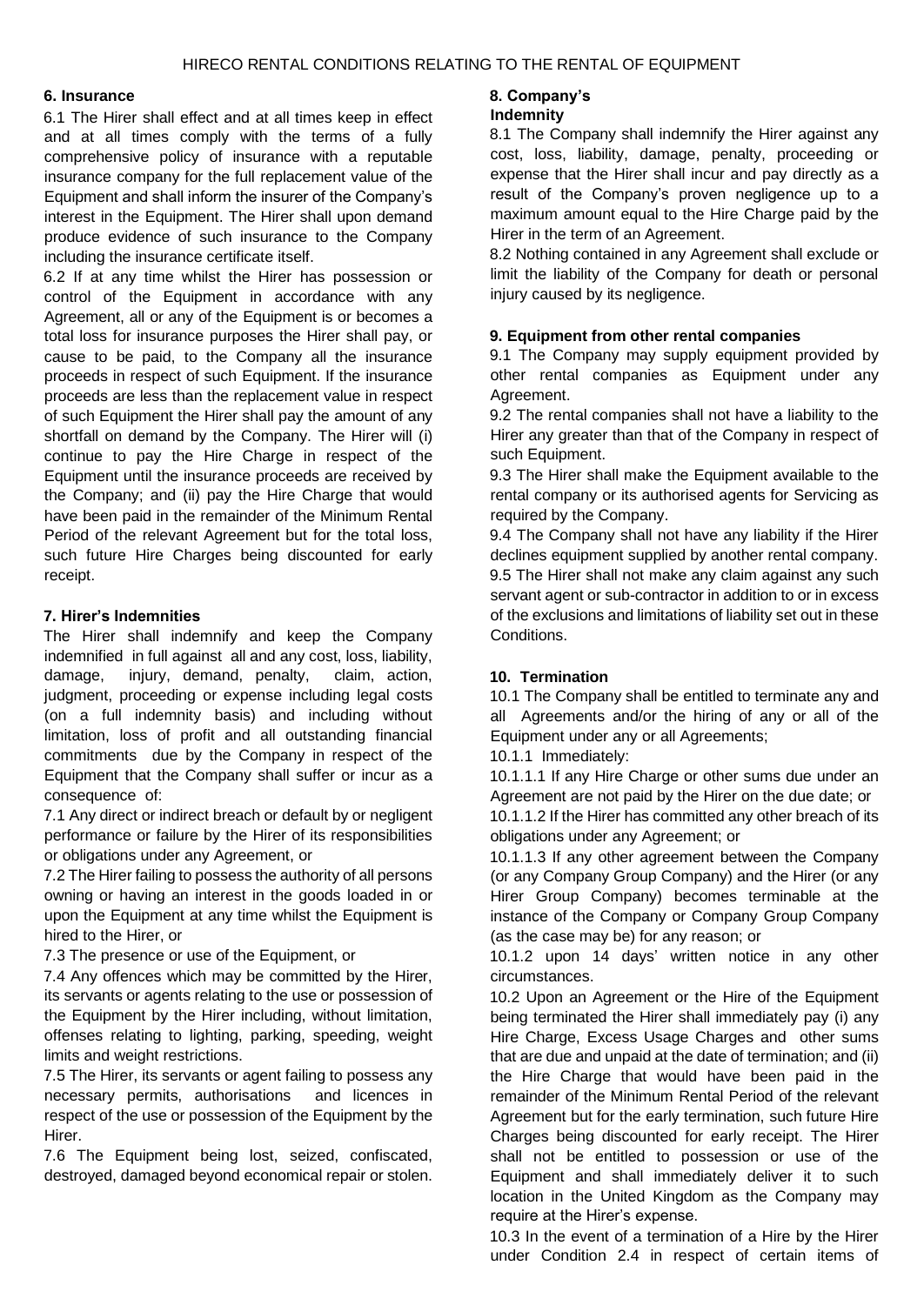Equipment only (for example if the Hirer has six items of Equipment on hire and returns two items), the amount payable on termination shall be calculated on a pro-rata basis, according to the proportion of the Hire Charges attributable to the items of Equipment to which the termination relates, and the Excess Usage Charges attributable to those items. A revised Hire Charge may apply in respect of Equipment which remains on Hire, of which the Company shall advise the Hirer in writing.

10.4 Such termination shall be without prejudice to any other rights or remedies of the Company.

10.5 Where an Agreement or the hiring of the Equipment is terminated the Hirer grants the Company, its agents and employees irrevocable licence at any time to enter any premises where the Equipment is, or may be, located, to recover the Equipment and the Hirer will be responsible for all costs and expenses incurred by the Company in recovering the Equipment.

#### **11. Return Conditions and End of Hire Inspection**

11.1 The Hirer shall upon the return of the Equipment to the Return Location ensure that it is in the same operating order repair and condition as when delivered to the Hirer (ordinary wear and tear excepted) and in particular (but without prejudice to the generality of the foregoing) that the Equipment, as applicable:

11.1.1 is thoroughly cleaned internally and externally;

11.1.2 including all bodywork and accessories shall be free of all advertising, insignia or livery or any evidence thereof and any remedial work necessary shall have been carried out prior to re-delivery of the Equipment to the Company;

11.1.3 is fitted with tyres, of similar specification and condition as originally fitted and recorded on the Condition Report;

11.1.4 is returned with the original registration plate and registration mark (if one was originally present and the same is available) or if not available another suitable registration mark obtained and displayed on the Equipment.

11.2 At the end of the term of each Agreement (howsoever arising), on the return of the Equipment to the Company, the Equipment will be examined by a qualified member of the Company either on the Hirer's or any other premises nominated by the Company. The Hirer will be provided with a copy of the Condition Report. Unless otherwise properly repaired by the Hirer any necessary repairs may be carried out by the Company but at the Hirer's expense. The cost of repairs (or if the Company chooses not to carry out such repairs the estimated costs) will be paid by the Hirer to the Company on demand.

11.3 Until such time as any repairs to the Equipment are completed (or if the Company chooses not to carry out such repairs the estimated costs of such repair are paid by the Hirer to the Company), the Hirer will continue to pay the relevant Hire Charge. Any time taken to inspect and/or repair the Equipment may be charged to the Hirer and may include any loss of value arising during that

period if the Equipment is not in complete accordance with the Return Condition required by this, Condition 11. 11.4 In the event of a dispute relating to the condition on its return, the Equipment shall be examined by an engineer from an independent industry recognised adjudicator, appointed at the request of either party, whose report on the condition of the Equipment shall be conclusive and binding on both Parties. The recognised adjudicator shall act as an expert. Any time taken to settle such dispute may be charged to the Hirer and may include any loss of value arising during the period from the end of hire until sale of the equipment or settlement of the dispute (whichever is the earlier) unless the expert conclusively decides in favour of the Hirer. The costs of the adjudication shall be borne by the party instigating the adjudication process, save that the other party shall reimburse the costs of the instigating party if the decision of the adjudicator goes against that other party. The Hirer will continue to pay the Hire Charge throughout the period of the adjudication and until such time as any repairs to the Equipment are completed (or the estimated costs of such repair are paid by the Hirer to the Company), in accordance with Condition 11.3 above.

#### **12. Force Majeure**

Neither Party shall be liable to the other in any manner whatsoever for any delay or for the consequences of any delay in performing any of its obligations under any Agreement if such delay is due to any cause beyond that Party's reasonable control.

#### **13. Dispute**

Any dispute between the Parties regarding any Agreement shall be referred at the request of either Party to the President for the time being of the Freight Transport Association. The President's decision shall be final and binding and any decision on the costs of the determination shall be accepted by the Parties.

#### **14. Waiver**

If at any time the Company does not exercise any of its rights under any Agreement, it does not give up any such rights.

#### **15. Severability**

If any provision of any Agreement is or becomes illegal, void or invalid, that shall not affect the legality and validity of the other provisions.

#### **16. Representations and variation**

16.1 Subject to the Company's obligations set out in each Agreement all conditions and warranties which are to be implied by statute or otherwise by general law into an Agreement are hereby excluded to the extent possible but neither the Company excludes its liability for death or personal injury caused by its negligence.

16.2 Each party acknowledges that, in entering into each Agreement, it has not relied on, and shall have no right or